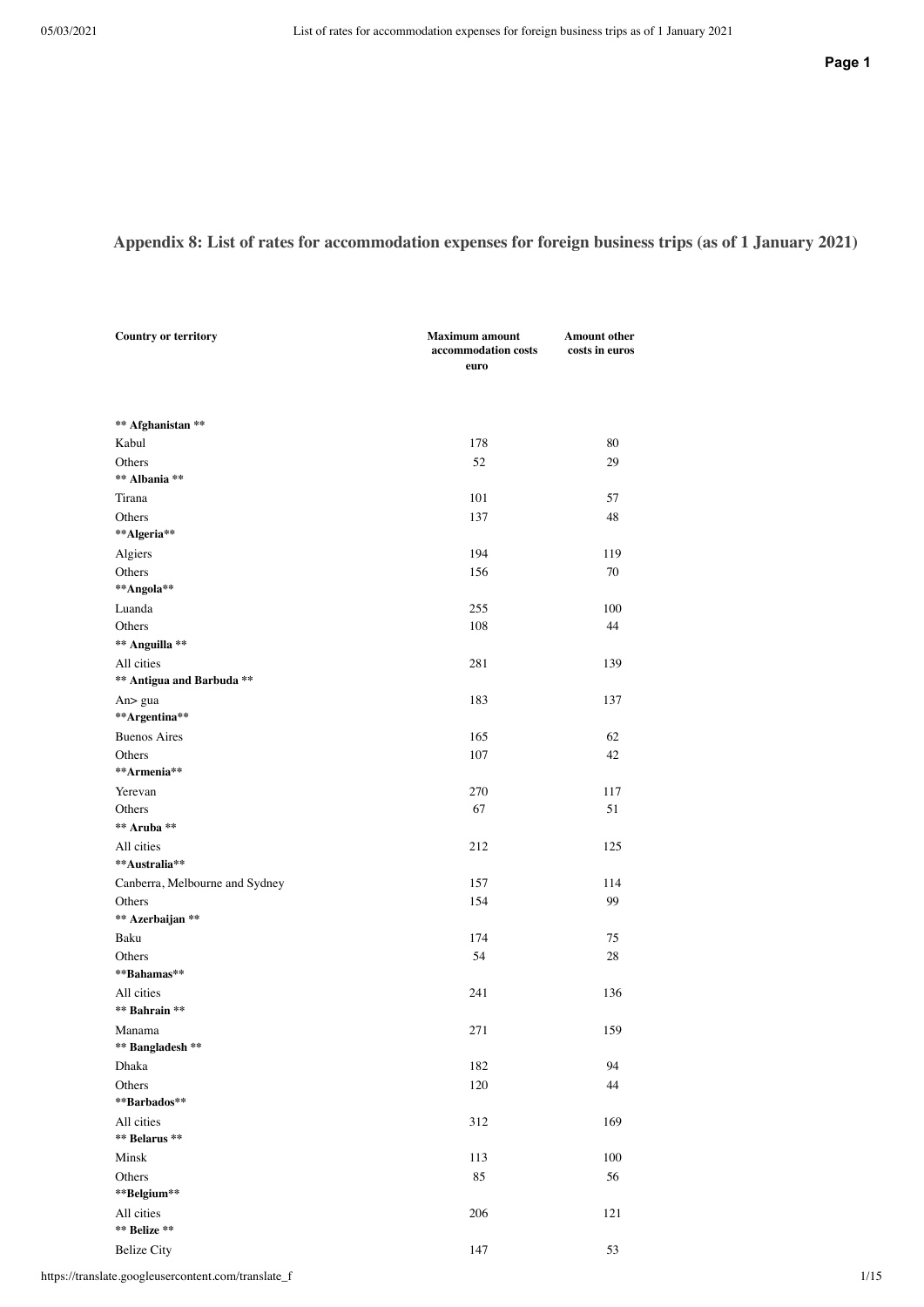#### **Page 2**

| Others                                  | 311 | 95  |
|-----------------------------------------|-----|-----|
| **Benin**                               |     |     |
| Cotonou                                 | 215 | 89  |
| Others                                  | 105 | 50  |
| ** Bermuda **                           |     |     |
| All cities                              | 320 | 114 |
| ** Bhutan **                            |     |     |
| Thimphu                                 | 198 | 127 |
| Others                                  | 156 | 43  |
| **Bolivia**                             |     |     |
| La Paz                                  | 88  | 58  |
| Others                                  | 72  | 34  |
| ** Bonaire **                           |     |     |
| All cities                              | 149 | 95  |
| ** Bosnia and Herzegovina**             |     |     |
| Sarajevo                                | 91  | 61  |
| Banja Luka                              | 50  | 50  |
| Bihac                                   | 57  | 50  |
| Jahorina                                | 66  | 40  |
| Mostar                                  | 47  | 47  |
| Vlasic                                  | 49  | 45  |
| Others                                  | 47  | 40  |
| ** Botswana **                          |     |     |
| Gaborone                                | 104 | 58  |
| Others                                  | 150 | 54  |
| **Brazil**                              |     |     |
| <b>Brasilia</b>                         | 47  | 32  |
| Campinas                                | 47  | 24  |
| Fortaleza                               | 47  | 27  |
| Recife                                  | 40  | 22  |
| Rio de Janeiro                          | 168 | 103 |
| Sao Paulo                               | 107 | 71  |
| Others                                  | 37  | 23  |
| ** Brunei **                            |     |     |
| All cities                              | 102 | 55  |
| ** Bulgaria **                          |     |     |
| Sofia                                   | 159 | 63  |
| Burgas, Plovdiv, Stara Zagora and Varna | 46  | 34  |
| Others                                  | 36  | 29  |
| ** Burkina Faso **                      |     |     |
| Ouagadougou                             | 224 | 106 |
| Others                                  | 64  | 50  |
| ** Burundi **                           |     |     |
| Bujumbura                               | 123 | 85  |
| Others                                  | 122 | 74  |
| **Cambodia**                            |     |     |
| Phnom Penh                              | 192 | 108 |
| Others                                  | 183 | 53  |
| **Canada**                              |     |     |
| OYawa                                   | 175 | 112 |
| Calgary                                 | 125 | 94  |
| Halifax                                 | 136 | 87  |
| Montreal                                | 160 | 103 |
|                                         |     |     |

Download from www.caorijk.nl text Collective Labor Agreement for Central Government 2020 with amended amounts as of 1-1-2021. 2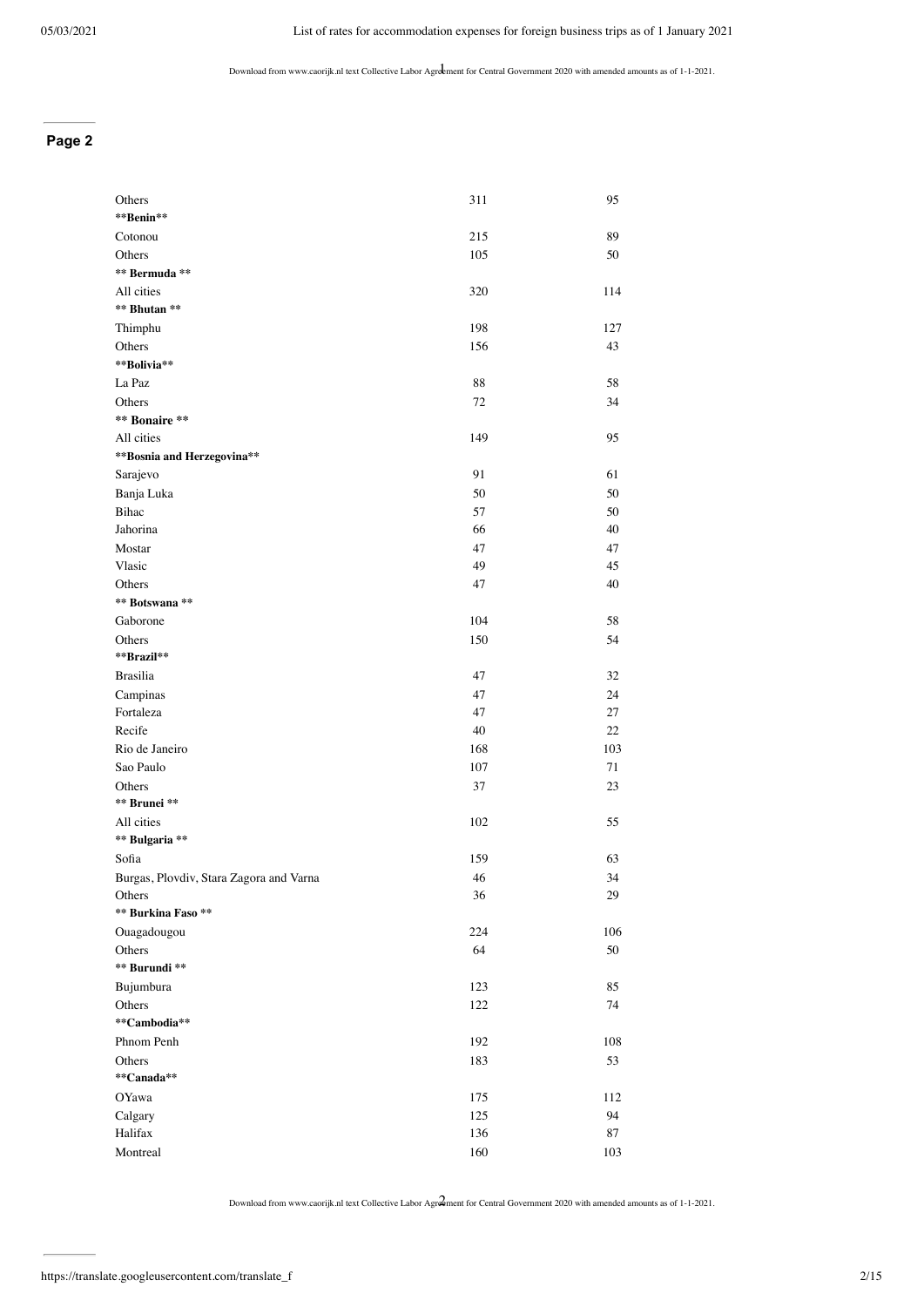#### **Page 3**

| Toronto                      | 188 | 106 |
|------------------------------|-----|-----|
| Vancouver                    | 195 | 110 |
| Others                       | 111 | 90  |
| **Central-African Republic** |     |     |
| Bangui                       | 177 | 92  |
| Others                       | 38  | 35  |
| **Chili**                    |     |     |
| San> ago                     | 181 | 98  |
| Others<br>**China**          | 107 | 74  |
|                              |     |     |
| Beijing                      | 122 | 78  |
| Changsha                     | 67  | 79  |
| Chengdu                      | 116 | 43  |
| Dalian                       | 89  | 62  |
| Guangzhou                    | 116 | 71  |
| Guiyang                      | 71  | 65  |
| Haikou                       | 99  | 56  |
| Hangzhou                     | 103 | 81  |
| Jinan                        | 92  | 61  |
| Kunming                      | 85  | 54  |
| Quingdao                     | 113 | 64  |
| Sanya                        | 92  | 72  |
| Shanghai                     | 154 | 73  |
| Shenyang                     | 92  | 61  |
| Shenzhen                     | 115 | 65  |
| Tianjin                      | 152 | 75  |
| Wu Han                       | 97  | 68  |
| Xi'An                        | 83  | 73  |
| Xiamen                       | 100 | 72  |
| Others                       | 83  | 49  |
| ** China, Hong Kong **       |     |     |
| Hong Kong                    | 150 | 59  |
| ** China, Macau **           |     |     |
| Macau                        | 120 | 35  |
| **Colombia**                 |     |     |
| Bogotá                       | 80  | 25  |
| Others                       | 83  | 22  |
| ** Comoros **                |     |     |
| Moroni                       | 109 | 82  |
| Others                       | 64  | 50  |
| ** Congo-Brazaville **       |     |     |
| Brazzaville                  | 305 | 120 |
| Others                       | 244 | 91  |
| ** Congo-Kinshasa **         |     |     |
| Kinshasa                     | 225 | 122 |
| Others                       | 130 | 56  |
| ** Cook Islands **           |     |     |
| Rarotonga                    | 168 | 103 |
| Others                       | 226 | 103 |
| **Costa Rica**               |     |     |
| San José                     | 234 | 111 |
| Others                       | 168 | 71  |
| **Cuba**                     |     |     |

Download from www.caorijk.nl text Collective Labor Agreement for Central Government 2020 with amended amounts as of 1-1-2021.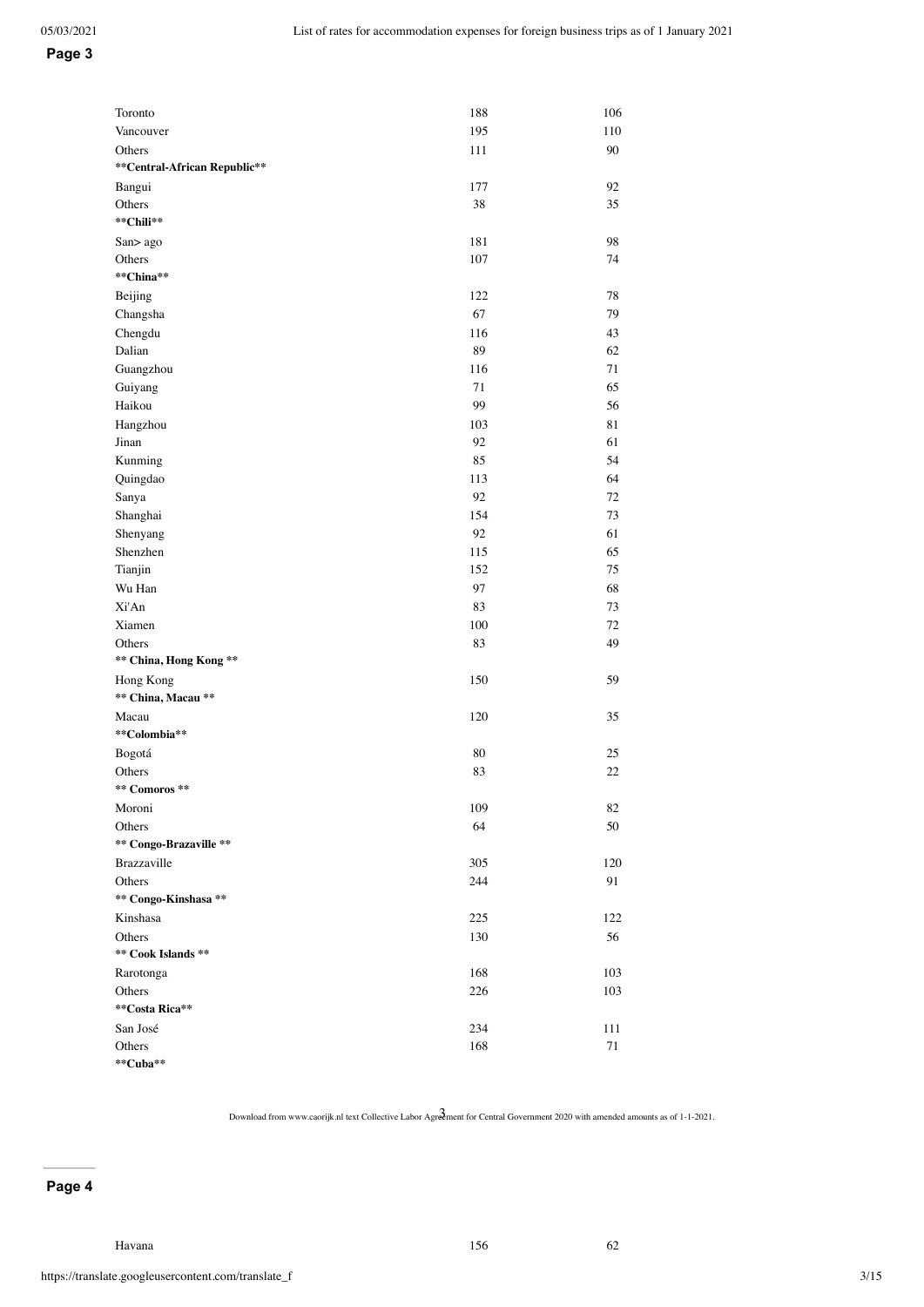| Others<br>**Curacao**   | 205 | 55     |
|-------------------------|-----|--------|
| All cities              | 162 | 108    |
| **Cyprus**              |     |        |
| Nicosia                 | 95  | 87     |
| Others                  | 142 | 80     |
| **Denmark**             |     |        |
| All cities              | 166 | 130    |
| **Djibouti**            |     |        |
| ** Djibou> **           | 269 | 116    |
| Others                  | 62  | 35     |
| ** Dominica **          |     |        |
| All cities              | 223 | 76     |
| **Dominican Republic**  |     |        |
| Santo Domingo           | 129 | 70     |
| Others                  | 277 | 59     |
| **Germany**             |     |        |
| Berlin                  | 184 | 122    |
| Bonn                    | 121 | 111    |
| Hamburg                 | 173 | 125    |
| Munich                  | 136 | 98     |
| Others                  | 120 | 98     |
| **Ecuador**             |     |        |
| Quito                   | 109 | 89     |
| Others                  | 302 | 74     |
| **Egypt**               |     |        |
| Cairo                   | 140 | 90     |
| Others                  | 169 | 69     |
| ** El Salvador **       |     |        |
| San Salvador            | 123 | 75     |
| Others                  | 60  | 51     |
| ** Equatorial Guinea ** |     |        |
| Malabo                  | 337 | 115    |
| Others                  | 157 | 65     |
| ** Eritrea **           |     |        |
| Asmara                  | 63  | 65     |
| Others                  | 57  | $78\,$ |
| **Estonia**             |     |        |
| All cities              | 106 | 124    |
| ** Swaziland **         |     |        |
| Mbabane                 | 84  | 42     |
| Others                  | 88  | 39     |
| **Ethiopia**            |     |        |
| Addis Ababa             | 282 | 128    |
| Others                  | 110 | 41     |
| ** Fiji **              |     |        |
| Suva                    | 289 | 119    |
| Others                  | 324 | 91     |
| ** Philippines **       |     |        |
| Manila                  | 125 | 98     |
| Others                  | 155 | 51     |
| **Finland**             |     |        |

## **Page 5**

| Helsinki<br>Others | 190<br>123 | 112<br>89 |
|--------------------|------------|-----------|
| **France**         |            |           |
| Paris              | 192        | 128       |
| Others             | 131        | 115       |
| **Gabon**          |            |           |

https://translate.googleusercontent.com/translate\_f 4/15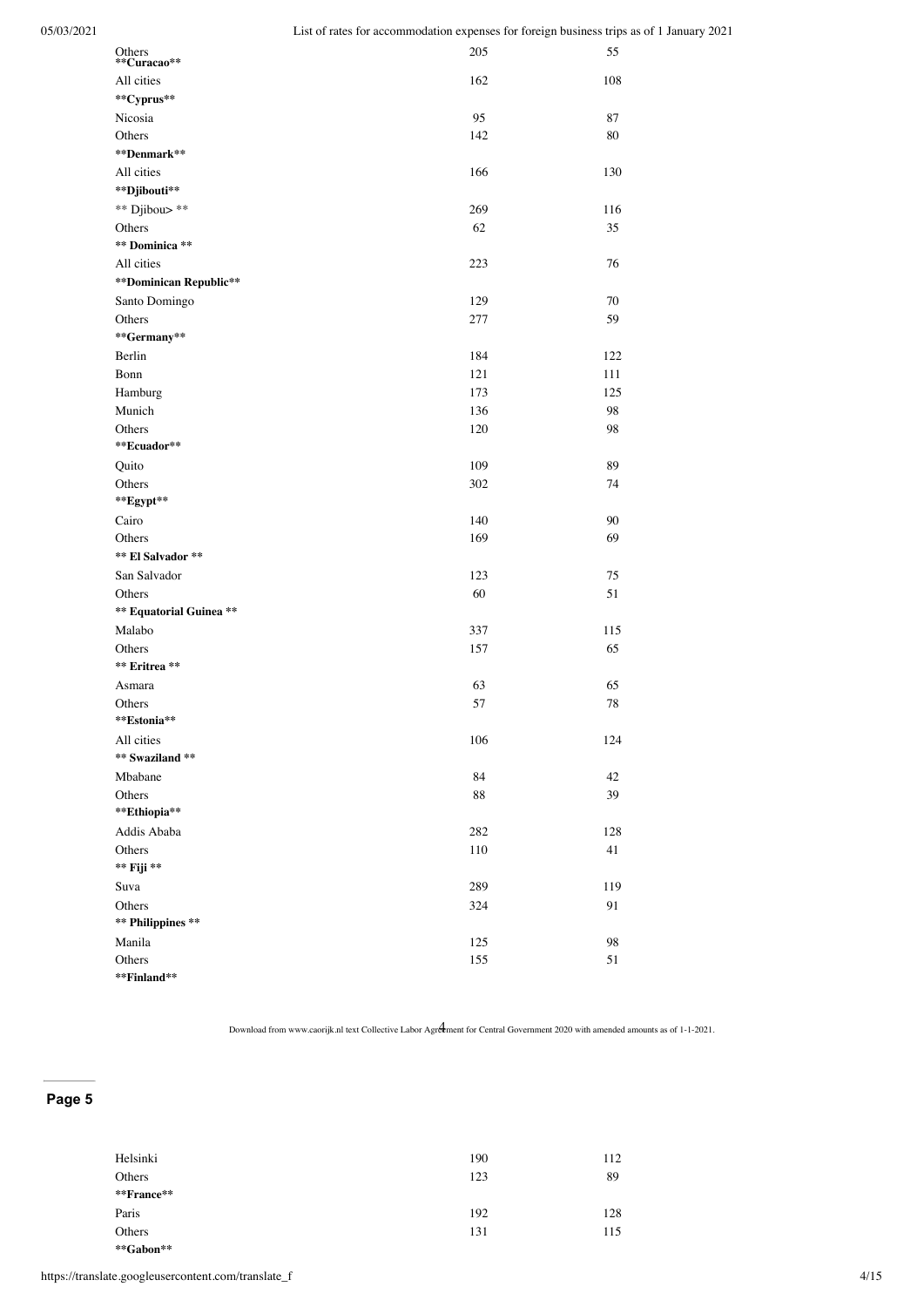| Libreville                                 | 357 | 128    |
|--------------------------------------------|-----|--------|
| Others                                     | 173 | 64     |
| **Gambia**                                 |     |        |
| Banjul                                     | 172 | 55     |
| Others                                     | 141 | 32     |
| **Georgia**                                |     |        |
| Tbilisi                                    | 175 | 66     |
| Batumi                                     | 119 | 59     |
| Others                                     | 95  | 59     |
| **Ghana**                                  |     |        |
| Accra                                      | 231 | 154    |
| Others                                     | 125 | 87     |
| **Gibraltar**                              |     |        |
| All cities                                 | 108 | 58     |
| ** Grenada **                              |     |        |
| All cities                                 | 218 | 123    |
| **Greece**                                 |     |        |
| Athens                                     | 144 | 100    |
| Thessaloniki                               | 78  | 57     |
| Others                                     | 72  | 56     |
| ** Great Britain (and Northern Ireland) ** |     |        |
| London                                     | 233 | 116    |
| Others                                     | 191 | 99     |
| ** Guam **                                 |     |        |
| All cities                                 | 132 | 92     |
| **Guatemala**                              |     |        |
| Guatemala City                             | 135 | 102    |
| Others                                     | 85  | 58     |
| ** Guinea **                               |     |        |
| Conakry                                    | 222 | 96     |
| Others                                     | 60  | 42     |
| ** Guinea-Bissau **                        |     |        |
| <b>Bissau</b>                              | 141 | 73     |
| Others                                     | 85  | $32\,$ |
| ** Guyana **                               |     |        |
| Georgetown                                 | 213 | 120    |
| Others                                     | 75  | 47     |
| **Haiti**                                  |     |        |
| Port-au-Prince                             | 200 | 79     |
| Others                                     | 133 | 69     |
| **Honduras**                               |     |        |
| Tegucigalpa                                | 108 | 56     |
| Copán Ruinas                               | 124 | 64     |
| La Ceiba                                   | 63  | 44     |
| Roatan                                     | 181 | 116    |
| San Pedro Sula                             | 97  | 55     |
| Others                                     | 58  | 30     |
|                                            |     |        |

| **Hungary**                                         |     |      |
|-----------------------------------------------------|-----|------|
| Budapest                                            | 152 | 82   |
| Balaton                                             | 119 | 54   |
| Visegrad                                            | 98  | 47   |
| Others                                              | 83  | 38   |
| **Ireland**                                         |     |      |
| All cities                                          | 185 | 109  |
| **Iceland**                                         |     |      |
| All cities                                          | 177 | 96   |
| ** India **                                         |     |      |
| Delhi                                               | 139 | 85   |
| https://translate.googleusercontent.com/translate_f |     | 5/15 |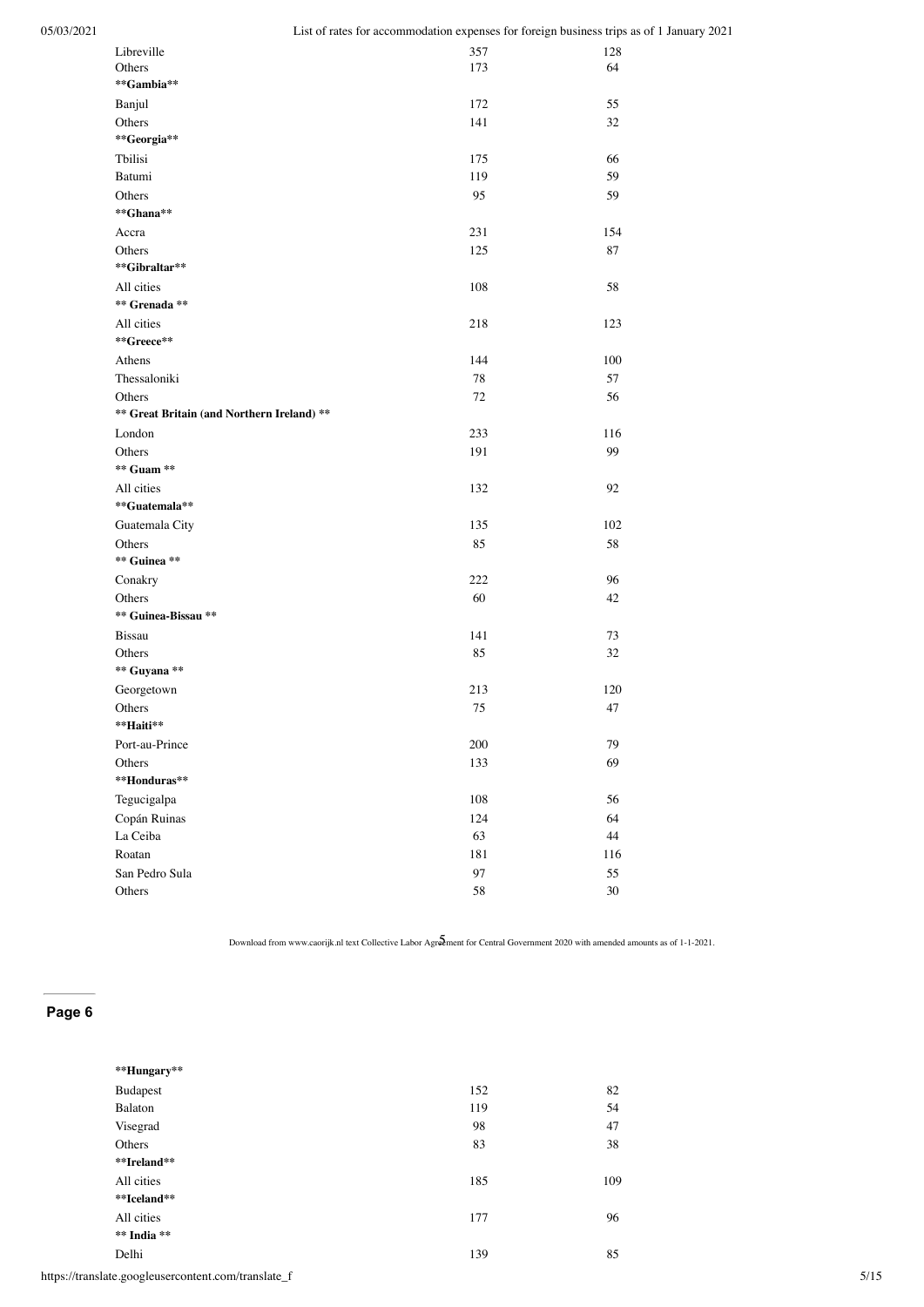| Bengaluru                            | 118 | 64  |
|--------------------------------------|-----|-----|
| Chennai                              | 93  | 65  |
| Goa                                  | 115 | 62  |
| Hyderabad                            | 90  | 57  |
| Jaipur                               | 101 | 48  |
| Kolkata                              | 96  | 57  |
| Mumbai                               | 156 | 92  |
| Pune                                 | 98  | 47  |
| Srinagar                             | 212 | 92  |
| Others                               | 82  | 52  |
| **Indonesia**                        |     |     |
| Jakarta                              | 290 | 109 |
| Ambon                                | 64  | 41  |
| Bali (except Denpassar and Nusa Dua) | 70  | 53  |
| <b>Balik Papan</b>                   | 47  | 45  |
| Bandung                              | 76  | 43  |
| Bogor                                | 70  | 43  |
| Denpasar                             | 63  | 47  |
| Jayapura                             | 62  | 40  |
| Makassar                             | 55  | 53  |
| Medan                                | 59  | 43  |
| Menado                               | 57  | 35  |
| Nusa Dua                             | 218 | 103 |
| Palu                                 | 57  | 48  |
| Senggigi                             | 82  | 48  |
| Surabaya                             | 64  | 45  |
| Yogyakarta                           | 74  | 33  |
| Others                               | 52  | 34  |
| **Iraq**                             |     |     |
| Baghdad                              | 216 | 138 |
| Others                               | 218 | 74  |
| **Iran**                             |     |     |
| Tehran                               | 24  | 11  |
| Others                               | 19  | 8   |
| **Israel**                           |     |     |
| Tel Aviv                             | 225 | 107 |
| Eilat                                | 181 | 75  |
| Haifa                                | 167 | 90  |
| Herzliya                             | 172 | 68  |
| Jerusalem                            | 299 | 118 |
| Tiberias                             | 135 | 102 |
| Others                               | 150 | 74  |
| **Italy**                            |     |     |

| Rome              | 131 | 121 |
|-------------------|-----|-----|
| Bologna           | 125 | 102 |
| Florence          | 136 | 98  |
| Milan             | 141 | 135 |
| Naples            | 162 | 112 |
| Palermo           | 135 | 119 |
| Sad               | 90  | 124 |
| Turin             | 134 | 97  |
| Vene>ë            | 160 | 141 |
| Others            | 89  | 64  |
| ** Ivory Coast ** |     |     |
| Abidjan           | 198 | 121 |
| Others            | 116 | 71  |
| **Jamaica**       |     |     |
| Kingston          | 192 | 87  |
|                   |     |     |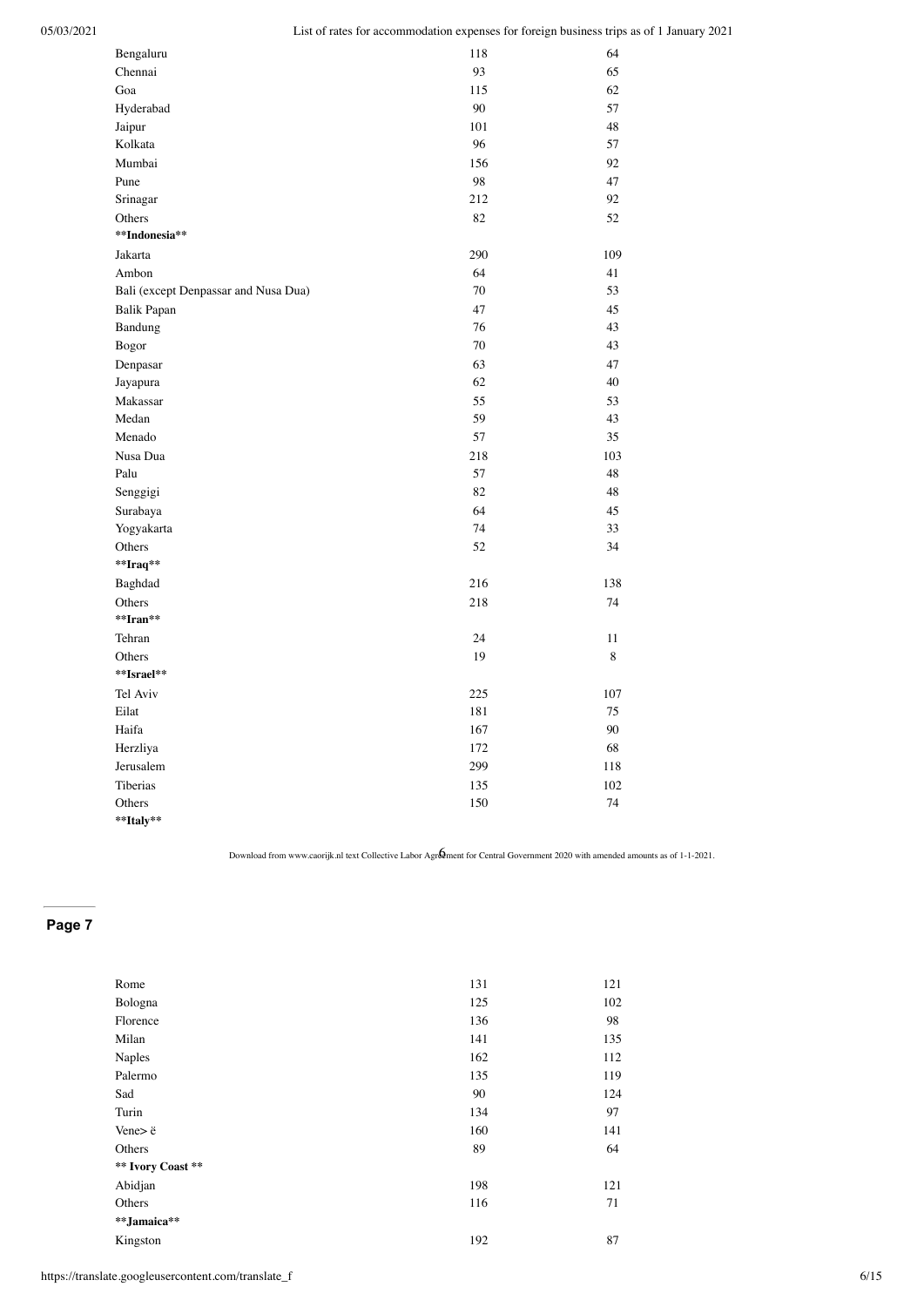| <b>Others</b><br>##Papan** | 200    | 119 |
|----------------------------|--------|-----|
| Tokyo                      | 554    | 179 |
| Fukuoka                    | 155    | 77  |
| Kobe                       | 148    | 73  |
| Kyoto                      | 172    | 85  |
| Nagoya                     | 229    | 109 |
| Osaka                      | 135    | 73  |
| Yokohama                   | 198    | 107 |
| Others                     | 127    | 72  |
| **Yemen**                  |        |     |
| Sanaa                      | 162    | 84  |
| Others                     | 86     | 51  |
| **Jordan**                 |        |     |
| Amman                      | 127    | 92  |
| Others                     | 125    | 51  |
| ** Cayman Islands **       |        |     |
| All cities                 | 233    | 115 |
| ** Cape Verde **           |        |     |
| Praia                      | 97     | 89  |
| Others                     | 136    | 74  |
| ** Cameroon **             |        |     |
| Yaounde                    | 165    | 129 |
| Others                     | 100    | 55  |
| ** Kazakhstan **           |        |     |
| Nur-Sultan                 | 160    | 94  |
| Aktau                      | 157    | 74  |
| Aktobe                     | 49     | 51  |
| Almaty                     | 299    | 102 |
| Atyrau                     | 186    | 73  |
| Schuchinsk-Burabay         | $80\,$ | 74  |
| Shymkent                   | 179    | 67  |
| Others                     | 52     | 41  |
| **Kenya**                  |        |     |
| Nairobi                    | 218    | 104 |
| Others                     | 132    | 57  |
| ** Kyrgyzstan **           |        |     |
| Bishkek                    | 178    | 61  |
|                            |        |     |

## **Page 8**

| Others                       | 96  | 32  |
|------------------------------|-----|-----|
| ** Kiribati **               |     |     |
| Kiri> ma> (Christmas Island) | 71  | 27  |
| Others                       | 74  | 40  |
| **Kuwait**                   |     |     |
| Kuwait City                  | 355 | 154 |
| **Croatia**                  |     |     |
| Zagreb                       | 181 | 102 |
| Brijuni                      | 132 | 91  |
| Dubrovnik                    | 195 | 106 |
| Grandpa> yes                 | 136 | 94  |
| Sibenik                      | 148 | 99  |
| Split                        | 142 | 80  |
| Zadar                        | 134 | 82  |
| Others                       | 80  | 63  |
| $*$ Laos**                   |     |     |
| Vien > ane                   | 108 | 88  |
| Others                       | 137 | 57  |
| **Lesotho**                  |     |     |
| Maseru                       | 110 | 71  |
|                              |     |     |

https://translate.googleusercontent.com/translate\_f 7/15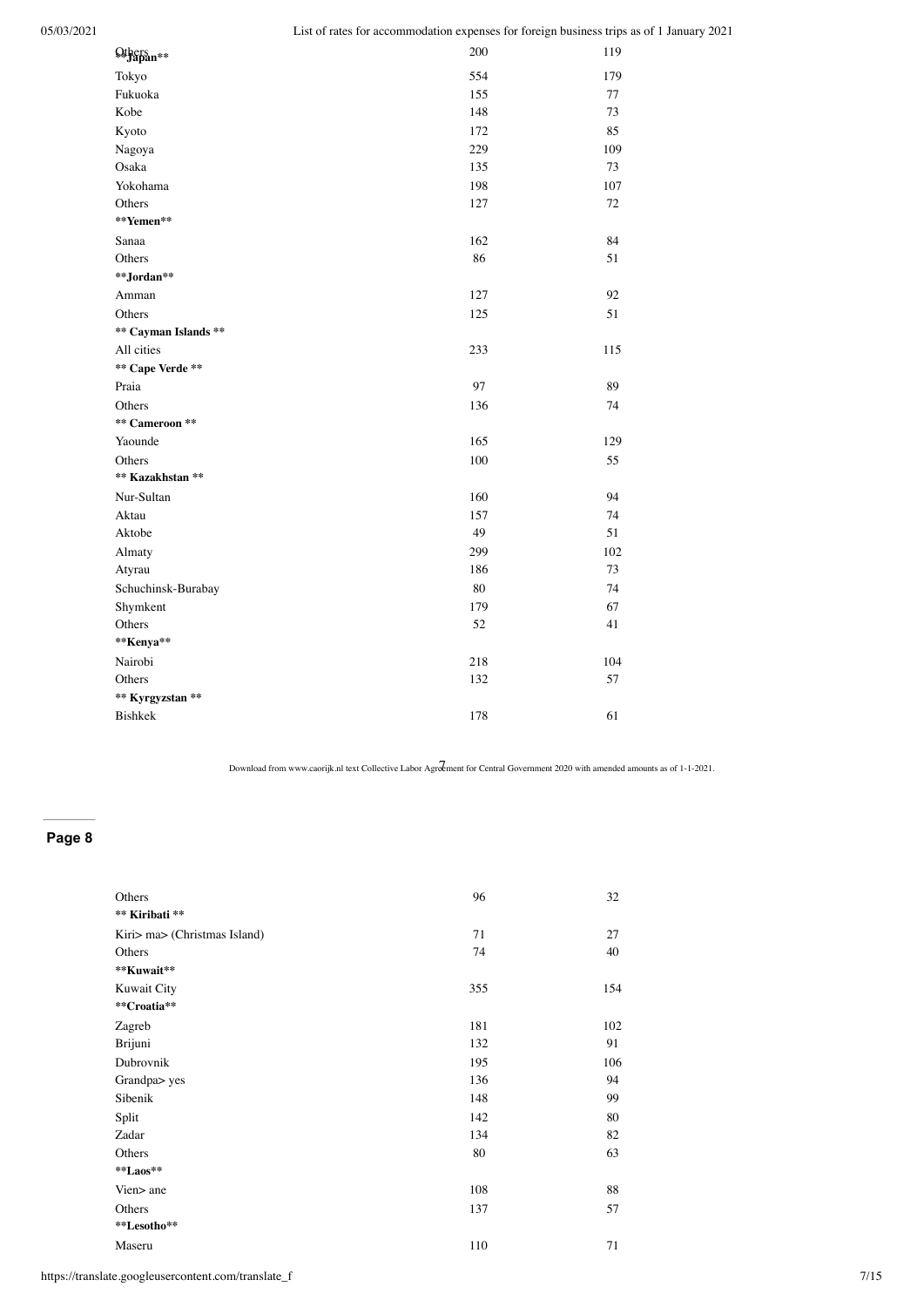| Others<br>**Latvia**            | 148 | 32  |
|---------------------------------|-----|-----|
| Riga                            | 110 | 79  |
| Others                          | 130 | 74  |
| **Lebanon**                     |     |     |
| Beirut                          | 260 | 129 |
| Others                          | 167 | 76  |
| **Liberia**                     |     |     |
| Monrovia                        | 153 | 102 |
| Others                          | 105 | 53  |
| **Libya**                       |     |     |
| Tripoli                         | 207 | 78  |
| Others                          | 94  | 55  |
| **Lithuania**                   |     |     |
| Vilnius                         | 117 | 72  |
| Others                          | 79  | 48  |
| **Luxembourg**                  |     |     |
| All cities                      | 228 | 118 |
| ** Virgin Islands (American) ** |     |     |
| All cities                      | 323 | 127 |
| ** Virgin Islands (British) **  |     |     |
| All cities                      | 197 | 102 |
| **Madagascar**                  |     |     |
| Antananarivo                    | 162 | 80  |
| Others                          | 187 | 46  |
| ** Malawi **                    |     |     |
| Lilongwe                        | 105 | 52  |
| Others                          | 144 | 52  |
| ** Maldives **                  |     |     |
| Male                            | 313 | 177 |
| Others                          | 254 | 49  |
| **Malaysia**                    |     |     |
| Kuala Lumpur                    | 99  | 69  |
|                                 |     |     |

## **Page 9**

| Others                 | 115 | 51     |
|------------------------|-----|--------|
| **Mali**               |     |        |
| Bamako                 | 172 | 110    |
| Others                 | 50  | 45     |
| **Malta**              |     |        |
| All cities             | 167 | 103    |
| **Morocco**            |     |        |
| Rabat                  | 191 | 138    |
| Others                 | 286 | 93     |
| ** Marshall Islands ** |     |        |
| Majuro                 | 109 | 76     |
| Others                 | 109 | 90     |
| ** Mauritania **       |     |        |
| NouakchoY              | 112 | 66     |
| Others                 | 45  | $28\,$ |
| ** Mauritius **        |     |        |
| Port Louis             | 140 | 76     |
| Others                 | 82  | 50     |
| **Mexico**             |     |        |
| Mexico City            | 207 | 117    |
| Others                 | 177 | 80     |
| **Micronesia**         |     |        |
| Trick                  | 111 | 91     |
| Others                 | 137 | 76     |
| **Moldavia**           |     |        |

https://translate.googleusercontent.com/translate\_f 8/15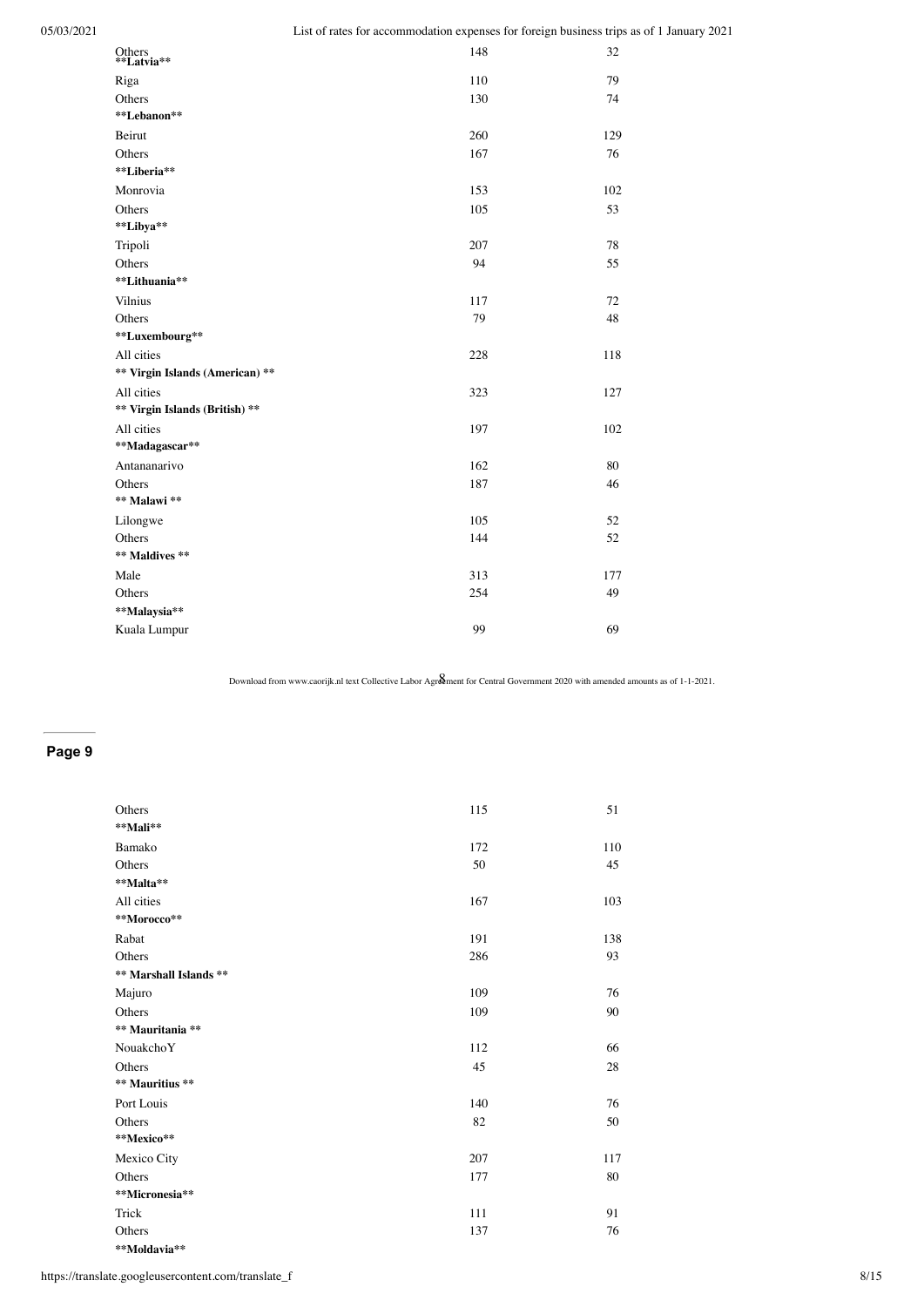| Chisinau                                          | 128 | 58  |
|---------------------------------------------------|-----|-----|
| Others                                            | 90  | 52  |
| **Monaco**                                        |     |     |
| All cities                                        | 202 | 92  |
| **Mongolia**                                      |     |     |
| Ulaanbaatar                                       | 120 | 47  |
| Others                                            | 49  | 29  |
| **Montenegro**                                    |     |     |
| Podgorica                                         | 106 | 70  |
| Bar, Becici, Budva, Kotor, Svet Stefan, Petrovac, |     |     |
| Tivat, Herceg Novi and Ulcinj                     | 97  | 42  |
| Kolasin                                           | 70  | 43  |
| Others                                            | 57  | 31  |
| ** Montserrat **                                  |     |     |
| All cities                                        | 116 | 63  |
| ** Mozambique **                                  |     |     |
| Maputo                                            | 160 | 94  |
| Others                                            | 126 | 85  |
| ** Myanmar **                                     |     |     |
| Naypyitaw                                         | 60  | 60  |
| Others                                            | 182 | 39  |
| **Namibia**                                       |     |     |
| Windhoek                                          | 112 | 44  |
| Others                                            | 165 | 36  |
| ** Nauru **                                       |     |     |
| All cities                                        | 100 | 67  |
| **Nepal**                                         |     |     |
| Kathmandu                                         | 179 | 105 |
|                                                   |     |     |

# **Page 10**

| Others                  | 71  | 26  |
|-------------------------|-----|-----|
| **Nicaragua**           |     |     |
| Managua                 | 96  | 54  |
| Others                  | 95  | 40  |
| ** New Caledonia **     |     |     |
| All cities              | 198 | 94  |
| **New Zealand**         |     |     |
| Auckland and Wellington | 144 | 104 |
| Others                  | 127 | 95  |
| **Niger**               |     |     |
| Niamey                  | 180 | 82  |
| Others                  | 69  | 36  |
| ** Nigeria **           |     |     |
| Abuja                   | 176 | 91  |
| Others                  | 204 | 63  |
| ** Niue **              |     |     |
| All cities              | 115 | 94  |
| ** North Macedonia **   |     |     |
| Skopje                  | 85  | 69  |
| Ohrid and Struga        | 40  | 35  |
| Others                  | 32  | 34  |
| **North Korea**         |     |     |
| Pyongyang               | 146 | 55  |
| Others                  | 51  | 28  |
| **Norway**              |     |     |
| All cities              | 122 | 155 |
| **Uganda**              |     |     |
| Kampala                 | 333 | 102 |
| Others                  | 195 | 46  |
| **Ukraine**             |     |     |

https://translate.googleusercontent.com/translate\_f 9/15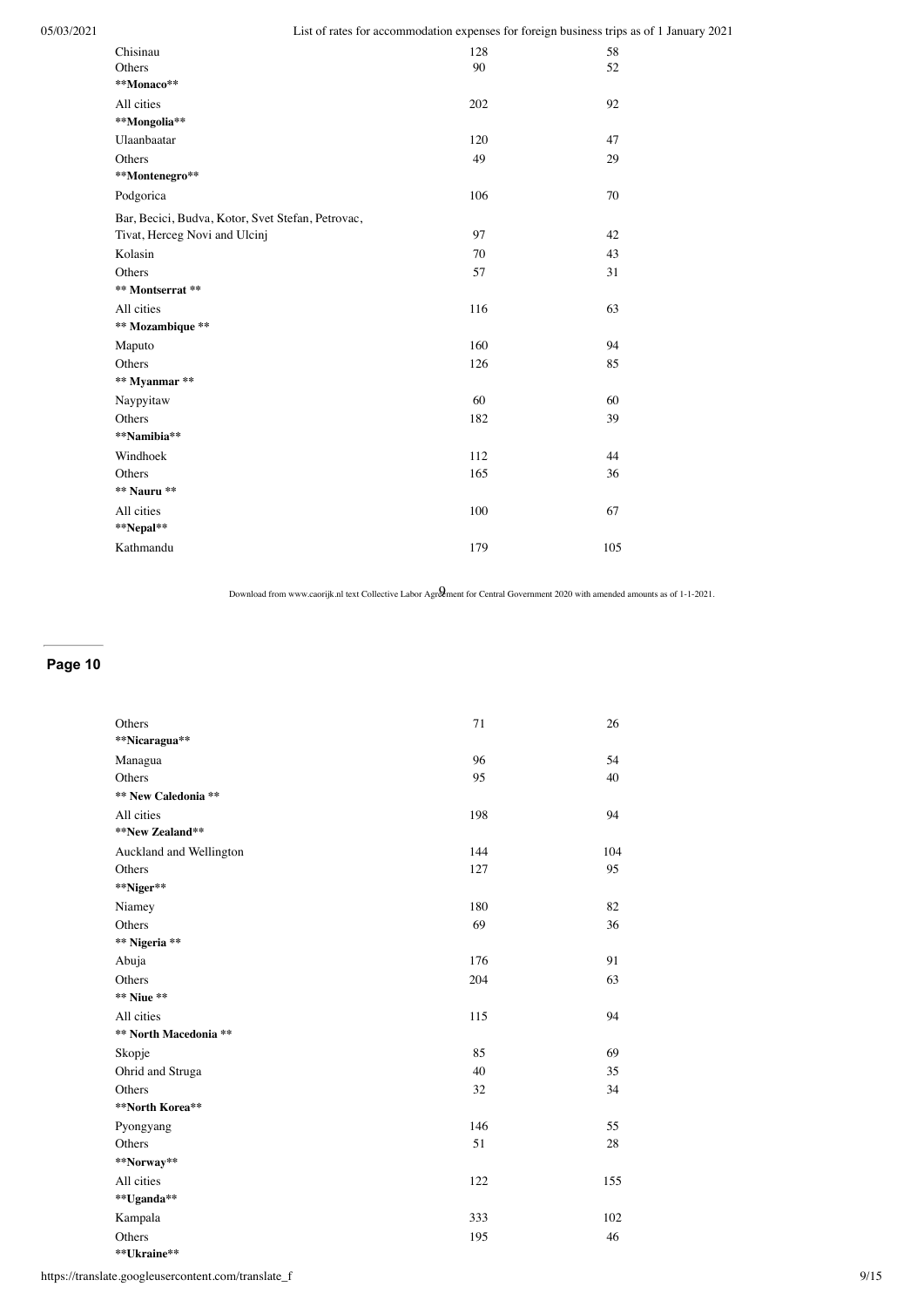| Kiev                 | 180 | 106 |
|----------------------|-----|-----|
| Others               | 133 | 51  |
| **Uzbekistan**       |     |     |
| Tashkent             | 126 | 60  |
| Others               | 73  | 24  |
| **Oman**             |     |     |
| Muscat               | 139 | 89  |
| Others               | 102 | 80  |
| **Austria**          |     |     |
| All cities           | 112 | 137 |
| **East Timor**       |     |     |
| Dili                 | 111 | 80  |
| Others               | 61  | 36  |
| **Pakistan**         |     |     |
| Islamabad            | 259 | 79  |
| Others               | 140 | 42  |
| ** Palau **          |     |     |
| All cities           | 159 | 90  |
| **Panama**           |     |     |
| Panama               | 109 | 76  |
| Others               | 149 | 67  |
| **Papua New Guinea** |     |     |
| Port Moresby         | 180 | 64  |
|                      |     |     |

Download from www.caorijk.nl text Collective Labor Agreement for Central Government 2020 with amended amounts as of 1-1-2021.

# **Page 11**

| Others                                  | 175 | 54  |
|-----------------------------------------|-----|-----|
| **Paraguay**                            |     |     |
| Asunción                                | 86  | 76  |
| Others                                  | 95  | 44  |
| **Peru**                                |     |     |
| Lima                                    | 159 | 86  |
| Others                                  | 136 | 59  |
| **Poland**                              |     |     |
| Warsaw                                  | 120 | 71  |
| Others                                  | 113 | 69  |
| **Portugal**                            |     |     |
| Lisbon                                  | 153 | 111 |
| Others                                  | 151 | 82  |
| ** Puerto Rico **                       |     |     |
| All cities                              | 249 | 108 |
| ** Qatar **                             |     |     |
| Doha                                    | 179 | 105 |
| **Romania**                             |     |     |
| <b>Bucharest</b>                        | 132 | 71  |
| Brasov, Constanta, Mamaia and Timisoara | 105 | 57  |
| Cluj and Sibiu                          | 83  | 51  |
| Others                                  | 62  | 46  |
| **Russia**                              |     |     |
| Moscow                                  | 219 | 113 |
| Astrakhan                               | 75  | 57  |
| Kaliningrad                             | 93  | 59  |
| Murmansk                                | 92  | 42  |
| Novosibirsk                             | 83  | 51  |
| Samara                                  | 77  | 63  |
| Sochi                                   | 116 | 43  |
| St. Petersburg                          | 116 | 53  |
| Tver                                    | 68  | 60  |
| Vladivostok                             | 104 | 49  |
| Others                                  | 69  | 39  |
| ** Rwanda **                            |     |     |

https://translate.googleusercontent.com/translate\_f 10/15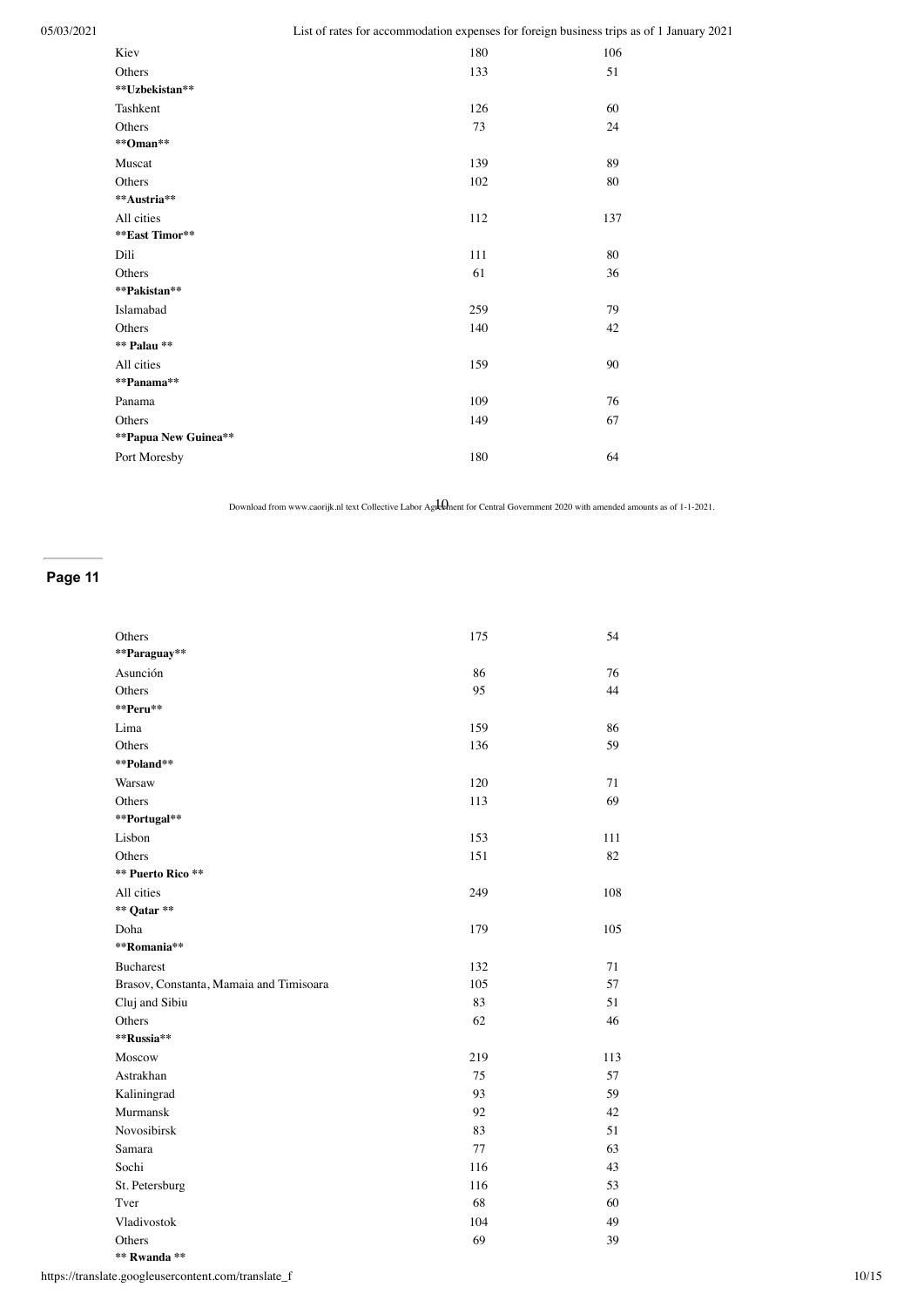| Kigali                      | 173 | 75  |
|-----------------------------|-----|-----|
| Others                      | 248 | 60  |
| ** Saba **                  |     |     |
| All cities                  | 149 | 95  |
| ** Solomon Islands **       |     |     |
| Honiara                     | 281 | 128 |
| Others                      | 100 | 63  |
| ** Samoa **                 |     |     |
| Apia, Upolu                 | 257 | 87  |
| Others                      | 170 | 63  |
| ** Sao Tome and Principe ** |     |     |
| Sao Tome                    | 215 | 102 |
| Others                      | 211 | 79  |
| ** Saudi Arabia **          |     |     |
| Riyadh                      | 180 | 106 |
| Others                      | 445 | 121 |
| **Senegal**                 |     |     |
| Dakar                       | 172 | 110 |
|                             |     |     |

Download from www.caorijk.nl text Collective Labor Agreement for Central Government 2020 with amended amounts as of 1-1-2021.

| Others<br>** Serbia **      | 140 | 67  |
|-----------------------------|-----|-----|
|                             |     |     |
| Belgrade                    | 96  | 79  |
| Others                      | 66  | 39  |
| **Seychelles**              |     |     |
| Victoria                    | 141 | 111 |
| Others                      | 294 | 127 |
| ** Sierra Leone **          |     |     |
| Freetown                    | 172 | 59  |
| Others                      | 64  | 32  |
| **Singapore**               |     |     |
| All cities                  | 206 | 127 |
| ** Sint Eusta; us **        |     |     |
| All cities                  | 149 | 95  |
| **St Martin**               |     |     |
| All cities                  | 149 | 95  |
| **Slovenia**                |     |     |
| All cities                  | 140 | 86  |
| **Slovakia**                |     |     |
| Bra> slava                  | 134 | 79  |
| Others                      | 104 | 59  |
| **Sudan**                   |     |     |
| Khartoum                    | 166 | 65  |
| Others                      | 88  | 44  |
| **Somalia**                 |     |     |
| Mogadishu                   | 156 | 59  |
| Others                      | 168 | 41  |
| **Spain**                   |     |     |
| Madrid                      | 146 | 110 |
| Barcelona                   | 124 | 97  |
| Las Palmas, Canary Islands  | 116 | 95  |
| Others                      | 104 | 82  |
| ** Sri Lanka **             |     |     |
| Colombo                     | 126 | 55  |
| Others                      | 78  | 26  |
| ** St. Lucia **             |     |     |
| All cities                  | 297 | 106 |
| ** St. Vincent / Grenada ** |     |     |
| All cities                  | 148 | 99  |
|                             |     |     |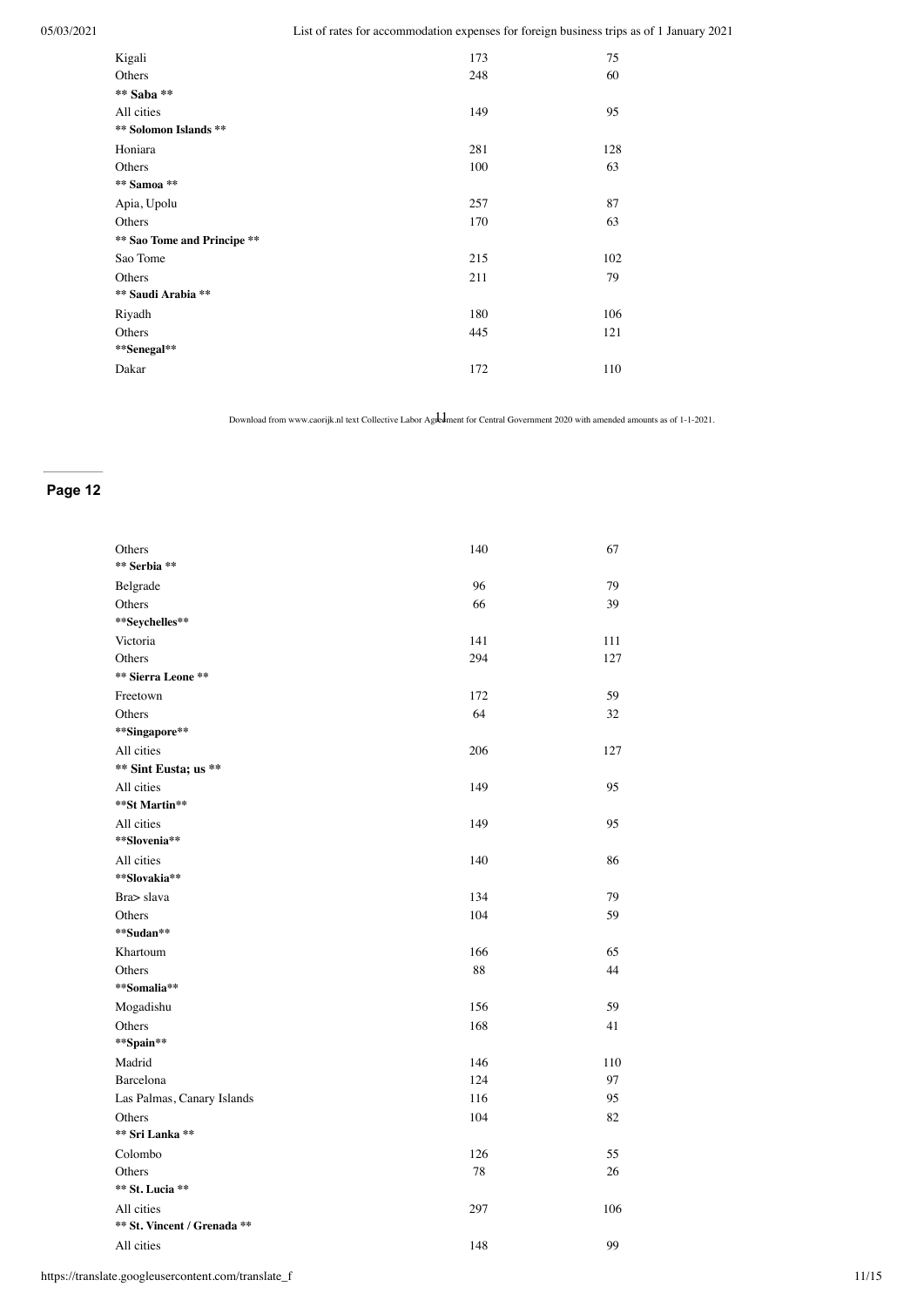| ** St. Kitts / Nevis **<br>All cities | 232 | 136 |
|---------------------------------------|-----|-----|
| ** Suriname **                        |     |     |
| Paramaribo                            | 109 | 64  |
| Others                                | 71  | 37  |
| **Syria**                             |     |     |
| Damascus                              | 216 | 117 |
| Others                                | 105 | 49  |
| ** Tajikistan **                      |     |     |
| Dushanbe                              | 89  | 50  |
| Others                                | 70  | 23  |
| **Tanzania**                          |     |     |
| Dar es Salaam                         | 188 | 81  |
| Others                                | 272 | 69  |
|                                       |     |     |

Download from www.caorijk.nl text Collective Labor Agreement for Central Government 2020 with amended amounts as of 1-1-2021.

| **Thailand**                   |        |     |
|--------------------------------|--------|-----|
| Bangkok                        | 113    | 89  |
| Others                         | 135    | 58  |
| **Togo**                       |        |     |
| Lomé                           | 200    | 128 |
| Others                         | 62     | 43  |
| ** Tokelau Islands **          |        |     |
| All cities                     | 21     | 73  |
| **Tonga**                      |        |     |
| Nuku'Alofa                     | 130    | 59  |
| Others                         | 68     | 27  |
| **Trinidad and Tobago**        |        |     |
| Trinidad                       | 166    | 116 |
| Others                         | 189    | 110 |
| **Chad**                       |        |     |
| Ndjamena                       | 88     | 56  |
| Others                         | 137    | 72  |
| ** Czech Republic**            |        |     |
| Prague                         | 137    | 77  |
| <b>Brno</b>                    | 109    | 57  |
| Cesky Krumlov                  | 98     | 60  |
| Karlovy Vary                   | 98     | 80  |
| Ostrava                        | 86     | 31  |
| Others                         | $72\,$ | 39  |
| ** Tunisia **                  |        |     |
| Tunis                          | 146    | 93  |
| Others                         | 77     | 35  |
| **Turkey**                     |        |     |
| Ankara                         | 102    | 46  |
| Antalya                        | 76     | 38  |
| Gaziantep                      | 46     | 39  |
| Istanbul                       | 107    | 91  |
| Izmir                          | 90     | 65  |
| Others                         | 43     | 33  |
| ** Turkmenistan **             |        |     |
| Ashgabat                       | 103    | 126 |
| Others                         | 85     | 84  |
| ** Turks and Caicos Islands ** |        |     |
| <b>Grand Turk</b>              | 214    | 111 |
| Others                         | 329    | 123 |
| ** Tuvalu **                   |        |     |
| All cities                     | 113    | 49  |
| **Uruguay**                    |        |     |
| Montevideo                     | 103    | 78  |
|                                |        |     |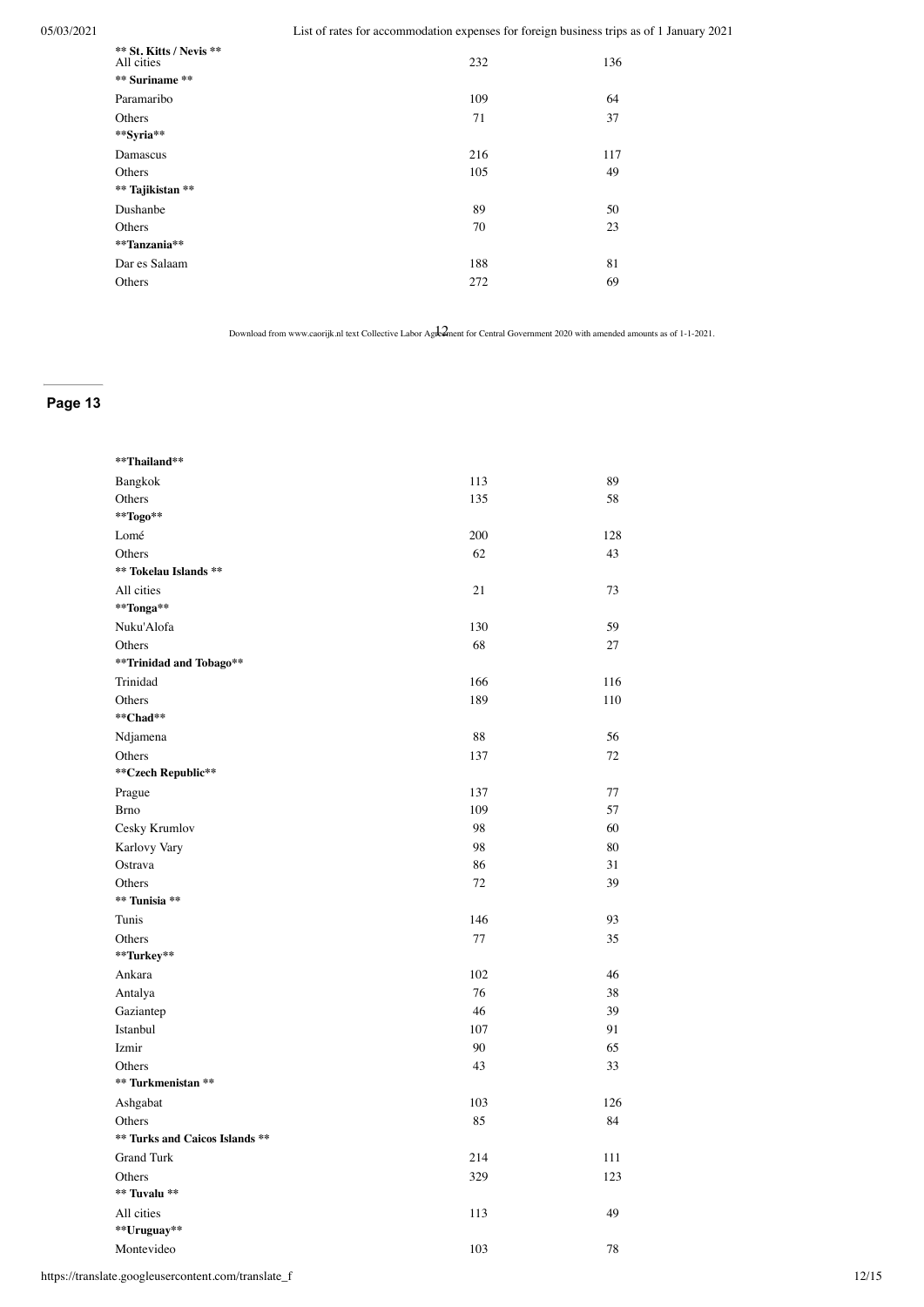| Colonia<br>Punta Del Este | 143<br>240 | 81<br>109 |
|---------------------------|------------|-----------|
| Somersault                | 115        | 54        |
| Others                    | 65         | 65        |
| ** Vanuatu **             |            |           |
| Port Villa                | 182        | 107       |
| Others                    | 164        | 67        |
| **Venezuela**             |            |           |
| Caracas                   | 104        | 43        |

Download from www.caorijk.nl text Collective Labor Agreement for Central Government 2020 with amended amounts as of 1-1-2021.

| Others                         | 103 | 58  |
|--------------------------------|-----|-----|
| **United Arab Emirates**       |     |     |
| Abu Dhabi                      | 174 | 136 |
| Others                         | 211 | 121 |
| **United States**              |     |     |
| Washington DC                  | 203 | 125 |
| <b>Boston</b>                  | 213 | 120 |
| Chicago                        | 189 | 98  |
| Honolulu                       | 228 | 99  |
| Los Angeles                    | 214 | 101 |
| Miami                          | 179 | 97  |
| New York                       | 419 | 143 |
| Philadelphia                   | 179 | 101 |
| San Francisco                  | 253 | 120 |
| Others                         | 179 | 92  |
| **Vietnam**                    |     |     |
| Hanoi                          | 98  | 49  |
| Others                         | 92  | 34  |
| ** West Bank and Gaza Strip ** |     |     |
| Jericho                        | 106 | 70  |
| Gaza Strip                     | 86  | 55  |
| Others                         | 75  | 64  |
| ** Western Sahara **           |     |     |
| Laayoune                       | 42  | 49  |
| **Zambia**                     |     |     |
| Lusaka                         | 317 | 125 |
| Others                         | 230 | 65  |
| **Zimbabwe**                   |     |     |
| Harare                         | 156 | 108 |
| Others                         | 272 | 66  |
| **South Africa**               |     |     |
| Pretoria                       | 87  | 34  |
| Flower fountain                | 72  | 44  |
| Cape Town                      | 102 | 51  |
| Durban                         | 98  | 49  |
| East London                    | 109 | 49  |
| Johannesburg                   | 139 | 63  |
| Johannesburg-Sandton           | 252 | 77  |
| Magaliesburg / Muldersdrift    | 115 | 39  |
| Musina                         | 49  | 51  |
| Polokwane                      | 60  | 35  |
| Sun City                       | 156 | 43  |
| Others                         | 47  | 28  |
| **South Korea**                |     |     |
| Seoul                          | 171 | 93  |
| Others                         | 171 | 91  |
| **Southern Sudan**             |     |     |
| Juba                           | 74  | 34  |
| Others                         | 173 | 44  |
|                                |     |     |